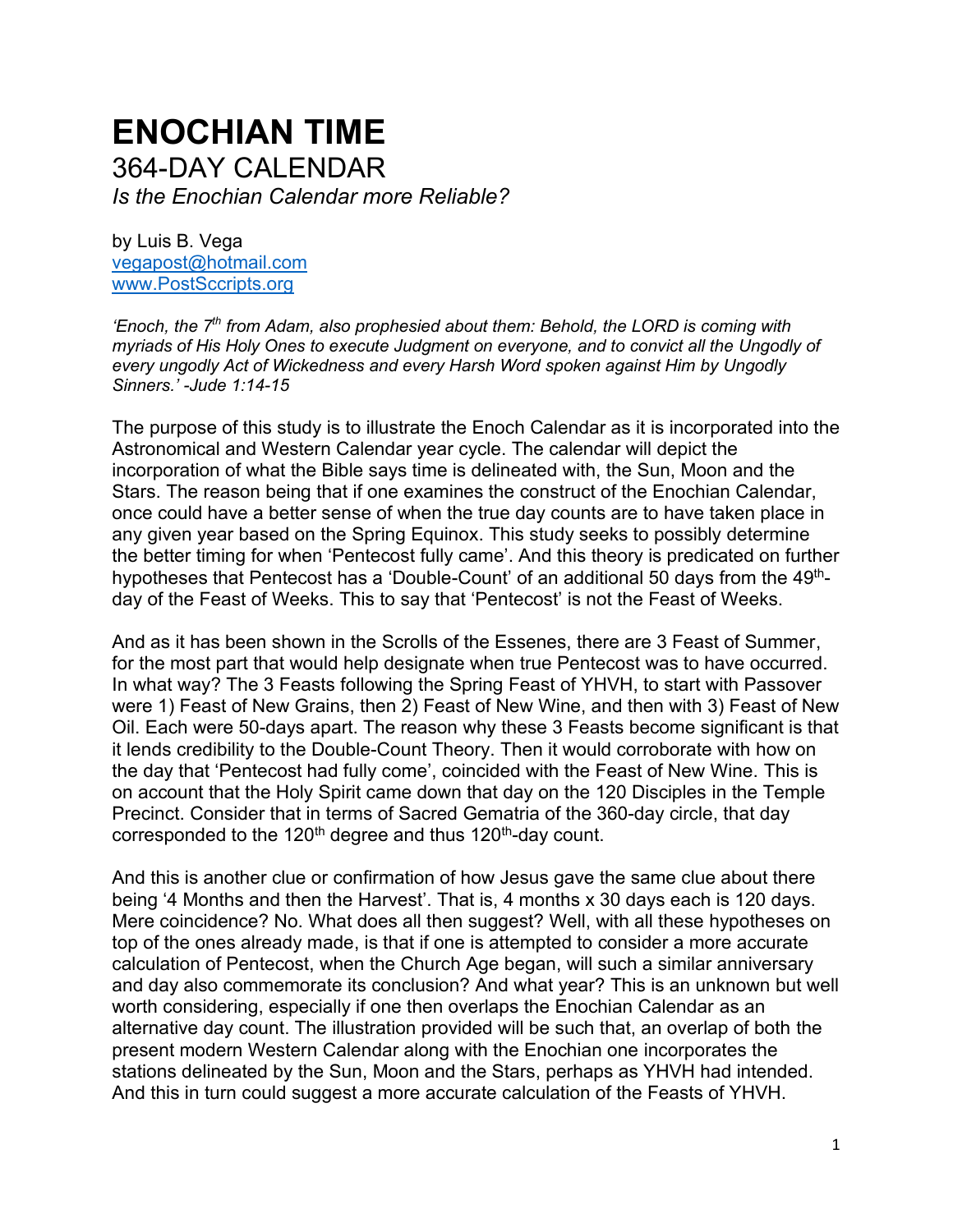#### **Start Time?**

There is much confusion. How does one determine then when the Enochian Calendar starts? There is even debate about this even within the Community that espouses the Enochian Calendar as being the long-lost and correct one. One camp believes that the 1<sup>st</sup> Day of the Enoch Calendar starts on the actual day of the Spring Equinox. The other camp believes that the 1<sup>st</sup> day of the 1st Month is determined by the Spring Equinox but based on the 1<sup>st</sup> New Moon from it. Nonetheless, there has been a resurgence of the Enoch Calendar. It is attributed to coming from Enoch. More interest came with the discovery of the Dead Sea Scrolls. It was complemented by the Essenes Calendar, also based on the 364-day cycle pegged to the Solstices and Equinoxes. The reason one is investigating this possible true rendering of the calendar year is that the Essenes kept records or Scrolls that were purported to have been from the Zadok Priest clans.

What is significant about this is that they state that they were the true Guardians of Time, pertinent to determining the correct observances of the Moedim of YHVH. They were based in the Temple in Jerusalem and had custodial rights to the Sacrificial Ordinances and so on. They record that they were ousted by a conspiracy around the time of the incoming Roman conquest. The conspiracy came between the new Jewish Sects called the Pharisees and the Sadducees that took over the Temple and the Jewish Religion. The Essenes took all the Temple Scrolls and lived, up in the Qumran area in enclosed communities. But amazingly, it was not until 1947, the year Israel became a de facto Nation with the U.N. Partition Plan and the re-invention of Hebrew that the Scrolls were also re-discovered. Before then, the book of Enoch was relegated as a possible myth even though it is part of the Ethiopian Orthodox Church Cannon.

And in fact, the translations came from it as it was discovered that such a book existed. After all, it was also quoted by the Apostles in the New Testament, among other 'Lost Books' that are mentioned also in the Old Testament. And the Enochian Calendar was 1 such item. In Genesis 1:14, YHVH makes the Luminaries in the Sky for such a purpose. The main purpose of them was to delineate Times and Seasons but also to know more precisely when were the 'Appointed Times' or Moedim/Feasts of YHVH. And if this was and is the case, then consider when did the counting of time really begin? Did it start on that Wednesday of Creation Week or from Day 1? As one can sense, this study is asking more questions than it will be providing possible answers.

Now there is much debate on this highly contested topic. The main knowledge of this type of calendar that is set to a 364-day year is primarily found in the books of Enoch and Jubilees. There is the argument that since the Creation of the Heavens and the Earth in Genesis up to the Flood of Noah, such a 364-day calendar was used. The supposition is that the Earth then was not as it is now. There were no 'Seasons' as the Earth did not wobble. It had a 'canopy' of sorts that watered the atmosphere. And it did not rain. As a result of the Barometric Pressure being different and the actual size of the Earth being smaller, the oxygen levels were different. It is 1 theory as to why humans and animals lived longer and were able to be taller. The Enoch Calendar is really construed after the degrees of a Circle, that being 360 degrees. And it thus follows the laws of Mathematics, Sacred Gematria and even Resonance or Frequency.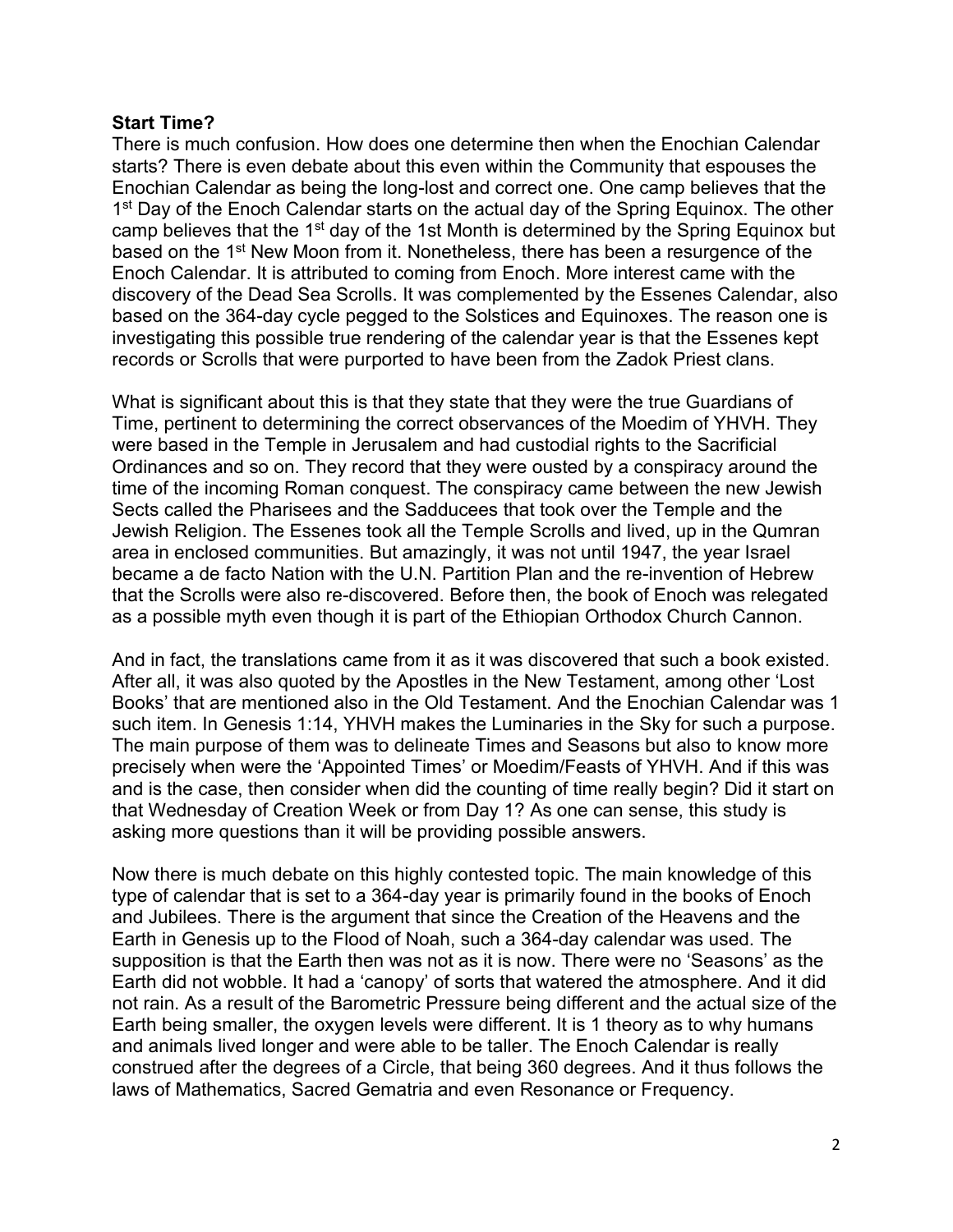#### **Delineating Time**

The mystery of knowing how to properly delineate time is yet to be fully understood, at least as the ordinary Laity is concerned. And as how it worked but what is known and is key is that the Enochian Calendar was set to the Solstices and Equinoxes. This could only happen if the Earth is round or has a 'globe' shape. Then the other reason would be that the Earth tilts. This is how the 4 Seasons are construed as the wobble of the Earth does not pass beyond the 23.5-degree Latitude, North or South of the Equator. These days, 4 of them in which the Solstices and Equinoxes occur are thus the 4 additional days added to the 360-day degree calendar of time to make a total of 364 days or the Enochian Calendar. It is believed by some People that after the Flood of Noah, all such constant variables once experienced on Earth and in play were perturbed.

The key is that the Spring Equinox recalibrates the day counts as such celestial bodies are constants and place in the Heavens to precisely delineate time. This type of recalibration is seen with every ancient civilization that pegged its timing to such a cycle. They even constructed elaborate stone monuments like Stonehenge that kept tract of the Solstices and Equinoxes for such a purpose. As the 'Flood Gates' opened-up from the Heavens or sky and from the Earth below, the atmosphere of Earth changed and that 'Canopy' collapsed to have what is now the Atmosphere that borders on Space instead. And now a measure of Radiation of various types penetrates the barrier that then affects one's DNA and has further accelerated the aging process, for example. Then with the degrees of Latitude, the protection of the human skin has led to its degree of pigmentation required and thus shades of color in the various races for example.

In terms of determining Times or 'Ages' and Seasons, the 4 Seasons actually started to occur after the Flood of Noah due to the Earth's wobble. It is believed by some People that this discrepancy has now led to the Solar Year of 365 days. So, there is that 1 day discrepancy to still figure out based on the prior Enochian Calendar. And the question is asked, due to the cataclysmic changes that have occurred on Earth, is the Enochian Calendar still to be used? And if so, how is that incorporated and reconciled with the Solar Calendar presently used? So, for the year 2021, it is the  $6<sup>th</sup>$  of the 7-year Sabbatical Cycle. The  $7<sup>th</sup>$  year begin in the Fall of 2021 to end in Fall 2022. For this present year, it would thus appear that the more correct day of when 'Pentecost full came' would be June 19/20.

The following calculation is an approximation if, according to the Enoch Calendar, the spring Equinox is the 1st day of the 1st Month and thus year. For this year, this would mean that March 20 would have been the New Year. March 21 would have been the start of the new calendar year. And from that point, the  $14<sup>th</sup>$  day to determine Passover would have been then March 3. Then to calculate Pentecost, one would start on the 'day after the Sabbath' from that Passover Week, which would be April 11. One would then count the 7 Sabbaths or 49 days that constitute the Feast of Weeks. This day would be May 30. Then counting 50 more days would be the Feast of New Wine or 'Pentecost' on July 19/20. Then 50 more days would be around October 7 for the Feast of New Oil and the Start of the Fall Feasts.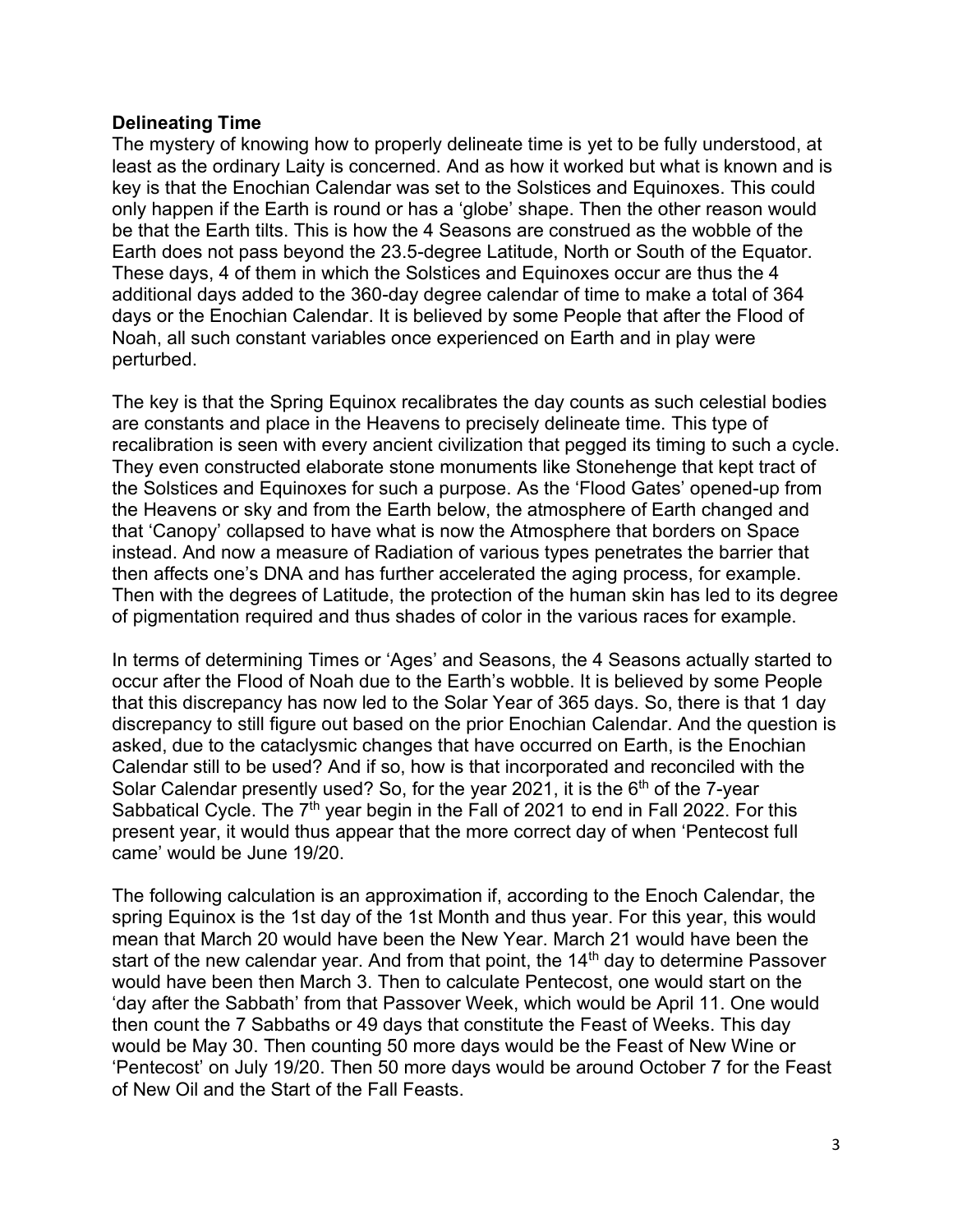#### **End of the Church Time?**

As it is, for this current year, the Fall Feast occur before the Fall Equinox. This is evidence that the calendar is off because the Feast occur or are supposed to occur in the 'Fall', after the Equinox and they do not. They are technically still 'Summer Feasts then'. If at least, one will get a sense of just how intricate but confusing is all these calendar coefficients and constructs are and yet to be fully understood by the Laity, at least. No doubt the Secret Societies and those that are in the know, the Powers-That-Be are well aware and know exactly that their 'time is short'.

The ultimate hypothesis is thus that if the Church Age is to end on such a day, as it began, then such a 'Time Zone' is to be more intently examined. And this is if Christ Jesus elects to then Rapture the Bride of Christ during this  $6<sup>th</sup>$  year of the Sabbatical Cycle or wait till the  $7<sup>th</sup>$ , which as noted would be from Fall 2021 to Fall 2022. Regardless, one can sense that the end of the Church Age is fast approaching and the 'Departure' of the Believers of Jesus from off this 'sinking' World is but a year or so off, at the most based on these assertions.

So, to reiterate and summarize. The more one digs deeper, the more there is disagreement and contention about the Enoch Calendar. The main question, if one is using it is based on 2 interpretations of when the year starts, that is what is the 1<sup>st</sup> day of the 1<sup>st</sup> month. But with that, if one could know for sure, one could then pinpoint the Feasts of YHVH more accurately. Perhaps. One method of determining the 1<sup>st</sup> day is the one already discussed and from other's studies.

The start of the year, using the Enochian or Essenes' Calendar would be based on the Start of the Spring Equinox. But that determining the 1<sup>st</sup> month would be using the ageold Jewish method of sighting the Sliver of the 1st Month after the Spring Equinox. So, for the current year, all that calculated to the June 20 Summer Solstice Feast of Weeks 'Pentecost'. But then if one incorporates the Double-Count Theory, as one has suggested that being an additional 50 days later, the true Pentecost would be around then August 8/9 as the Feast of New Wine.

It has been now brought to one's attention that there were/are in fact 3 Feasts spanning most of the Summer that occurred after the Passover Spring Feasts. These are Feasts that have appeared to be 'Lost' and not really understood by the Church, perhaps on purpose. They are the Feasts of Weeks, or the 7 Sabbaths which is the 49 days. Then the 50 additional days that is then Pentecost and would be the  $2<sup>nd</sup>$  Feast, that of New Wine. And from there, 50 more days that would be the Feast of New Oil just in time for the Fall Feasts, but after the Fall Equinox then.

As it is, the current Rabbinical Calendar will have in the current year the 'Fall Feasts' occur before the Fall Equinox, which technically then are still 'Summer Feast' times. So, that is evidence that the current Jewish Calendar is off, and so are the Feast days then. Not good. Well, if one then uses the  $2<sup>nd</sup>$  method, that others do argue about the Enoch Calendar in that one starts the 1<sup>st</sup> day of the 1<sup>st</sup> calendar month right after the Spring Equinox, then the following will occur based on the Enochian Calendar calculations.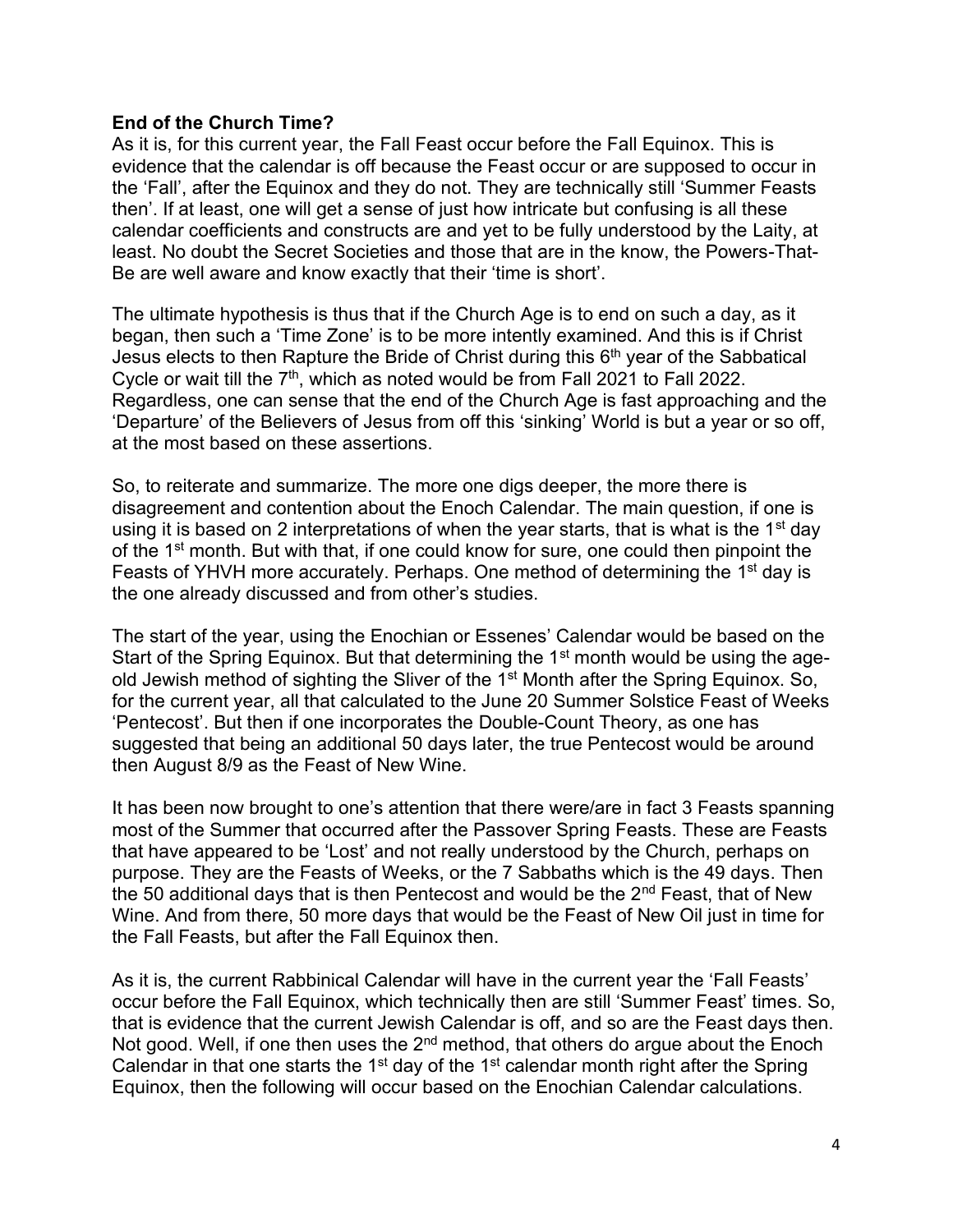*-March 20 would have been the calibration of the Calendar.* 

*-March 21 would have been the start of the New Year Calendar.* 

*-The 14th day to determine Passover would have been then March 3.* 

*-Then to calculate Pentecost, one would start on the 'day after the Sabbath' from that Passover Week, which would have been on April 11.* 

*-One would then count the 7 Sabbaths or 49 days that constitutes the Feast of Weeks. This day would have been May 30.* 

*-Then counting 50 more days would be the Feast of New Wine or 'Pentecost' on July 19/20. This is if one subscribes to the Double Count Theory but that the 3 additional Feasts of Grain, Wine and Oil, in that order suggest.* 

#### *-Then 50 more days would be around October 7 and in time for the Feast of New Oil and the Start of the Fall Feasts and after the Fall Equinox.*

So, based on this approximation and calculation, if one believes that in a given year, it could be the Rapture year, and this due to the fact that the Feast of New Wine is the actual Pentecost date and when the Church started that perhaps might end…assuming the current year is the possible year of the end of the Church Age, then a more precise High Rapture Watch Date would be around June 19/20. What is interesting is that this was the same date determined from last year's calculations. It might be the case that this year is not the Rapture year, if one subscribes to the 7-year Sabbatical Cycle Theory as well.

As one can sense, there are a lot of moving parts. All this will remain to be seen, but the lockdowns are coming now for this next and last of the 3-step initiation worldwide Spell, the '3rd Wave'. The excuse this time around is against Science and the Papers published showing that Variants are less potent than the original virus. As it is, the COVID-19 Injections are not 'programmed' for any other type as in Europe, many are coming down with the Variants despite being 'promised' that the COVID-19 Injections are 'Safe and Effective'. The idea is how if one makes a copy of a copy, the 50th copy will not be as clear nor crisp as the original. This is also the same principle of one's very DNA. As it replicates each cell in one's body, there a schedule of 7 days and 7 years, which is amazing. But with each 'replication' and replacement of the DNA Master Copy, it breaks down. This is called 'Aging'.

So, the 'Monster Variants' are now going to be used as the excuse to Lockdown the World again, and it has started. The Politicians are lying as there is no 'Science' behind such an assertion. But the masses are not all the wiser to ask or know. If there is a Variant that is stronger than COVID-19, it is because it's a totally Bio-Engineered one as COVID-19 has been now confirmed be through the emails of Fauci. And one would suspect that Variants have been all lined-up in a row to release, according to their timetable. It is truly Medical Martial Law in the coming COVID World Order.